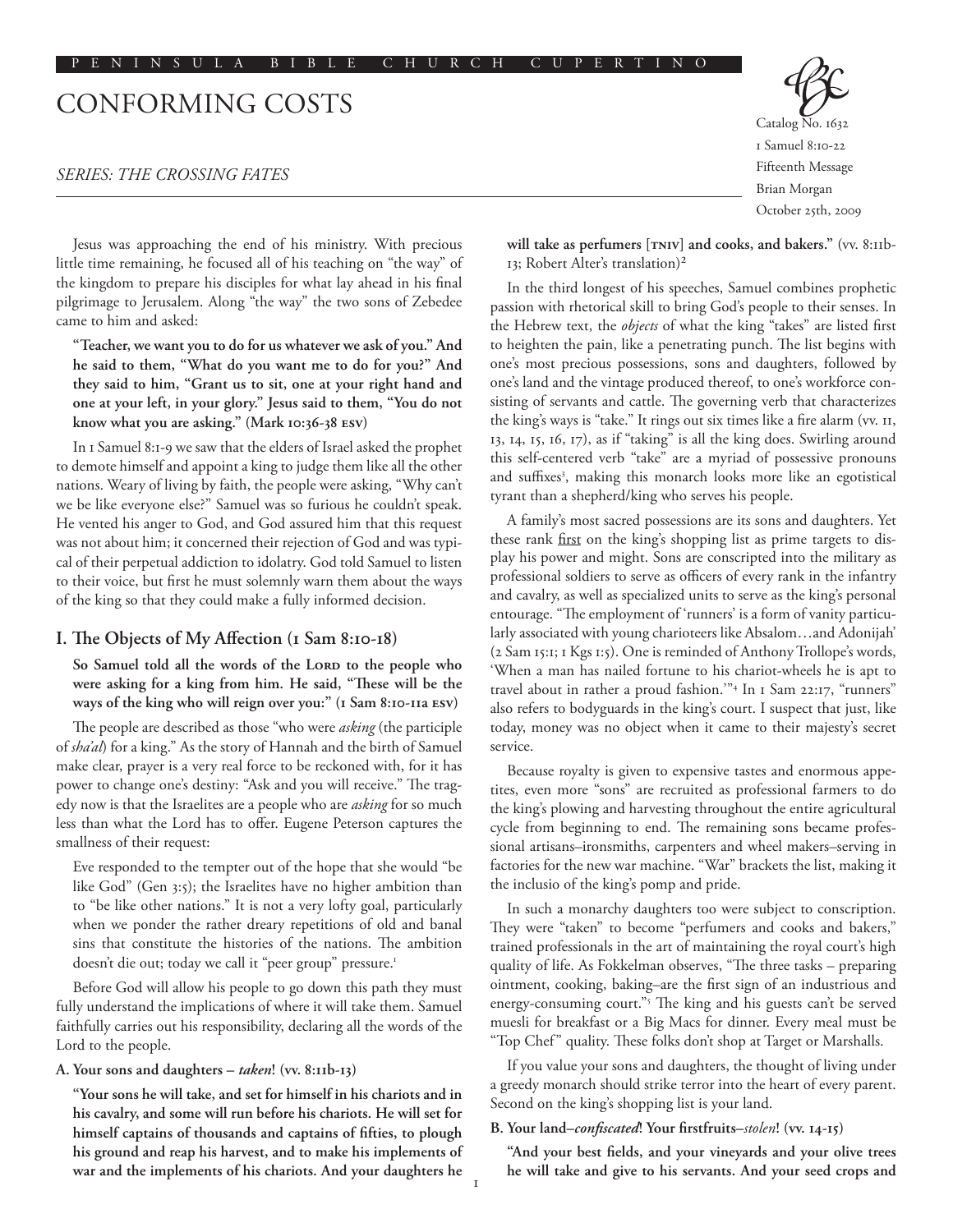# **your vineyards he will tithe and give to his courtiers and to his servants." (vv. 14-15)**

It takes a lot to underwrite and sustain this multi layered bureaucratic institution. The king has a multitude of ways to feed his rapacious appetites, whether it is taxation, confiscation or the draft, so that there is sacred little outside his reach. Unless you happen to be fortunate enough to belong to his family or many friends that make up the royal court, these cronies and hangers on are the objects of king's generosity. But of course the "gifts" he "gives" these insiders come from the treasures he has "taken" from everyone else.

After the best and most fertile portions of your land have been confiscated for the "greater good," you are taxed an additional 10% on the grain and new wine of your harvests. These are also added to the generous pile of gifts given to the king's in-laws (or are they in fact "outlaws"?) to ensure that their harvests increase at a good rate year after year. The language ("vintage," "tithe," Lev 27:30) suggests that which the Lord used to receive as an act of worship as the Giver of life is now "taken" by the king as his "tithe" to his family. Worship is muted of its joy as the huge burden of taxation steamrolls its way across the nation. And it doesn't end there. Like a huge oversized ocean liner, this new government needs a strong engine to run this top-heavy economy.

## **C. Your workforce–gone! (vv. 16-17a)**

**"And your best male and female slaves and your cattle and donkeys he will take and use for his tasks. Your flocks he will tithe." (16-17a)**

After "taking" your children and land, the king's lustful eye turns its gaze upon your workforce in the fields and in the homes. Without a twitch of conscience he "takes" the very "best" for "his" work. Was there a prize oxen or bull in peak condition on your farm? It is no more. And your faithful servants who had become like your own family are carted away like cattle for they will now be doing the king's work.

Once the king has taken his full share from the best beasts of burden he condescends to the needs of the state and gives his "tithe" from the smaller cattle, the sheep and goats. We observe that his "generosity" is waning, for the more wealth you have, the more you crave and the less you give. Given our sinful nature, when you make a man a monarch, the enticing power acts like a drug to his ego, so that it isn't long before everything exists "for him." What a shocking realization this must have been when the people finally woke up from their illusive dream. Eugene Peterson observes,

When the people demanded a king, what they had in mind was the impressive display of grandeur that would show that they were as important as the neighboring nations and give them a strong central authority that would be able to get rid of the corruption that was so scandalously evident in Samuel's sons, quickly and efficiently. They wanted a government that had style and clout. What they never considered was that the style and clout would be for the king's benefit, not theirs.<sup>6</sup>

#### **D. You–***slave***! (17b)**

## **"and as for you, you will become his slaves." (v. 17b)**

The final nail in the coffin is the emphatic "you!" You yourselves will become slaves! One would think that the mere mention of the word slaves would ignite Israel's collective memory with horror, just as the term Auschwitz would a Jewish survivor today. Open the door to monarchy and you might as well go back to Egypt. This road will undo all the wondrous work that God had accomplished in the Exodus.

If all this doesn't take the nerve out of Israel's resolve to be "like all the other nations," Samuel's final word should scare the sheol right out of them. There is no escape clause. Monarchy is a one-way street that will carry Israel all the way to exile.

## **E. No escape clause (v. 18)**

**"Though you will cry out on that day because of your king,**  whom you have chosen for yourselves, but the LORD will not **answer you in that day." (v. 18 esv)**

The king's rapacious appetite will consume, take and tax until you can take it no more and you will scream out to God in your searing pain. Yet, God will not answer. When Israel cried out to God in the face of the Philistine advance in chapter 7, Samuel prayed and God answered. This was the familiar pattern that ignited God's deliverance in Egypt (Exod 2:23-25) and sustained Israel in the land for four centuries. Now Israel cries out to be delivered from the "king whom they have chosen for themselves."

But she is warned that if she installs a king to do for her what God had covenanted to do for her, she is slamming the door on her relationship to God. Monarchy is a marriage to another lover. It substitutes one's trust and devotion to God for trust in human power, breaking all the bonds of covenantal relationship. You don't pray for deliverance, you pay for it. And when the battle is done there is no amazement, no awe or songs of jubilation, just more taxes to pay. As Eugene Peterson observes,

A free life of faith, lived in the vast and gracious mysteries of God, is a large, demanding life–it is far easier to live small, reduced to the visible and tangible requirements of petty gods and tyrant kings… When people transfer their expectations for righteousness and salvation from God to government, they are sure to be disappointed.7

# **II. A Fully Informed Decision? (1 Sam 8:19-20)**

**But the people refused to obey the voice of Samuel. And they said, "No! But there shall be a king over us, that we also may be like all the nations, and that our king may judge us and go out before us and fight our battles." (vv. 19-20)**

No! The response could not be more emphatic. Samuel's vigorous protest and grave warnings are simply brushed aside as if he were a bothersome fly that had landed in their soup. There is no serious dialogue, reflection or prayer, no pondering the implications of what this means to their relationship with God. Instead they become more forceful and boldly insist on having their own way. It makes you wonder if they had heard even a word that Samuel had spoken. Or were their minds bent on divorce before the court had even convened?

Their final words are telling. They want a king to "go out before us and fight our battles." The lure of the world's prestige and power has gotten under their skin. Like a deadly virus it had blinded them from being able to see anything else. This is what being enamored with the world does to us. It so fixates us on its deceptive pleasures and empty promises that we become blind to eternal values and deaf to God's word. And in that darkened state our resolve can be strengthened to sacrifice everything for the devil's stale fruit. Such resolve will find its climax in John's gospel, when Pilate asks the Jews, "Shall I crucify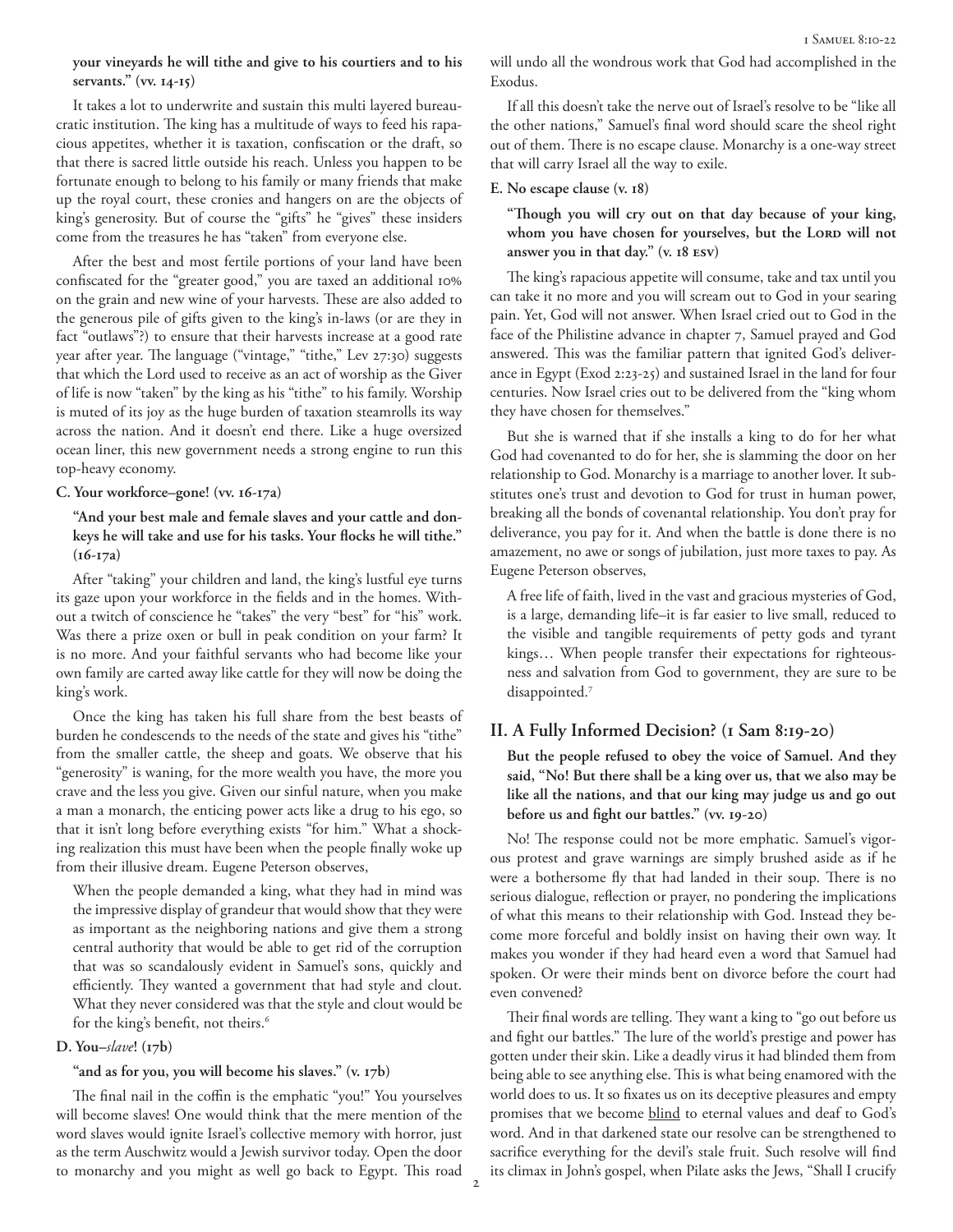#### CONFORMING COSTS

your king?" and the chief priests respond with that blood-curdling answer, "We have no king but Caesar!" (John 19:15).

## **III. Divine Concession (1 Sam 8:21-22)**

**And when Samuel had heard all the words of the people, he**  repeated them in the ears of the LORD. And the LORD said to **Samuel, "Obey their voice and make them a king." Samuel then said to the men of Israel, "Go every man to his city." (vv. 21-22)**

Dejected and forlorn, our ambassador returns home with the detailed report of his failed negotiations. What wrath does he expect to hear from a holy God whose covenant of faith and love has been traded in for a house on Pennsylvania Avenue? Yet the Lord's response is remarkable. With no anger or heated emotion, he merely says five words (in Hebrew) to Samuel, "Listen/to their voice/ and king / them/ a king." Brueggemann captures the resigned pathos of the moment:

How remarkable that Yahweh concedes everything, does not resist, does not argue, does not rage, does not retaliate. There is for Yahweh, as for Samuel, a wistfulness and deep sadness. Something precious is being forfeited in Israel, and Israel seems not even to notice.<sup>8</sup>

Samuel's abrupt dismissal closes out the scene with ambiguity. Was he so distraught by what God asked him to do that he needed more time before he could carry out the order, or was he merely waiting for a word from God as to "when" and "who" he would appoint? For a text that is taut with tension, there is surprisingly little resolve by the chapter's end. Has God given up on his wayward children, so much so that they are in the driver's seat, steering their course for the rest of history? Does this mark the beginning of the end of Israel's theocracy?

# **IV. Israel's Kings and the Servant-King**

# **A. Israel's kings**

Though God reluctantly and with great pathos gives his people what they want, he does not let go of the sovereign reins of their history. By granting their request in Saul, Israel was to learn by the hard road of experience what it is like to be ruled by a "king like all the nations." Saul, the peoples' choice, was a man whose pride matched his soaring height. He was an ardent materialist with little interest in God and absolutely no spiritual perception. Initially he lacked courage and the chutzpah needed for leadership, but after he was elevated as king, he quickly became an egomaniac, using and abusing everyone in his charge.

Yet, as Israel was suffering under this sadistic tyrant, God was already at work shaping a new king "after his own heart." By God's grace, a remnant of his people found this shepherd/king in the wilderness. David's greatest gift to mankind was not his victories in war or his capture of Jerusalem, it was his psalms, seventy-three poems to teach God's people how to reign in life through prayer.

Reading Psalm 17 this week, I came across a profound petition. Deceitful and powerful enemies, tracking David like a pack of hungry lions, surround and are ready to pounce on their victim. Outmanned and outgunned, David prays for God's vindication and deliverance. But he wants more. He is bold enough to ask for God to "make a miraculous display of your loyal-love" (v. 7a). For David, the experience of God's saving love swallowed up all other loves and became his life's "one" obsession (Ps 27:4).

The lesson, however, was woefully short-lived, as few kings followed David's ideal. The drug of concentrated power was too powerful to resist. Things went from bad to worse: from Solomon who, in his lust for opulence spent thirteen years building his own house, to Manasseh, who brought every form of idolatry into the temple and even burned his sons as an offering to a pagan deity. It's no wonder that the prophets condemned this rebellious nation as blind and deaf. But a day was coming on the other side of the exile when the deaf would hear and the blind see.

#### **B. The Servant-King in the Gospel of Mark**

When Jesus is presented in the gospel of Mark, he hears his Father's voice from heaven declaring who he is: "You are my son, the beloved one, in whom I am well pleased" (1:11). The voice quotes two significant Hebrew texts, with a possible allusion to a third. "You are my son" comes from Psalm 2:7, the psalm that was used as the coronation song for kings in Israel. That is the first secret of the kingdom: Jesus is the King (King = Messiah).

But how will this king bring his rule over the whole earth? The second text, "in whom I am well pleased," comes from Isaiah 42:1, the first of four songs about Israel's "Suffering Servant": a servant who will not cry out or raise his voice in the street; a servant who will be a man of sorrows acquainted with grief; a servant pierced through for our transgressions and crushed for our iniquities (Isa 53:4-5). This is the second secret about the kingdom: The king must die! A further allusion to his death comes from the term "beloved," a word taken from Genesis 22:2 evoking the painful memory of Abraham on the occasion when he was commanded by God, "Take now your son, your only son, the one you love, Isaac, and go to the land of Moriah; and offer him there as a burnt offering on one of the mountains of which I will tell you" (Gen 22:2).

 The gospel traces the story of how God's voice in heaven is proclaimed on earth. It takes eight chapters in the gospel of Mark for the disciples to grasp the first secret of the kingdom. Out of their blindness they come to the realization that Jesus is the Messiah. But Jesus strictly warns them to tell no one. Though they understood the first secret of the kingdom, that Jesus was king, they did not have a clue about the second: the king must die. From that moment on, Jesus "began to teach them that the Son of Man must suffer many things and be rejected by the elders and the chief priests and the scribes and be killed, and after three days rise again" (Mark 8:31). But such "a way" of being "king" was difficult for the disciples to comprehend, let alone accept.

It was along "the way" that the two sons of Zebedee asked him that question.

**"Teacher, we want you to do for us whatever we ask of you." And he said to them, "What do you want me to do for you?" And they said to him, "Grant us to sit, one at your right hand and one at your left, in your glory." Jesus said to them, "You do not know what you are asking. Are you able to drink the cup that I drink, or to be baptized with the baptism with which I am baptized?" And they said to him, "We are able." And Jesus said to them, "The cup that I drink you will drink, and with the baptism with which I am baptized, you will be baptized, but to sit at my right hand or at my left is not mine to grant, but it is for those for whom it has been prepared." (Mark 10:36-40 esv)**

James and John have no clue on the "way" of the kingdom. So a little lesson is in store: